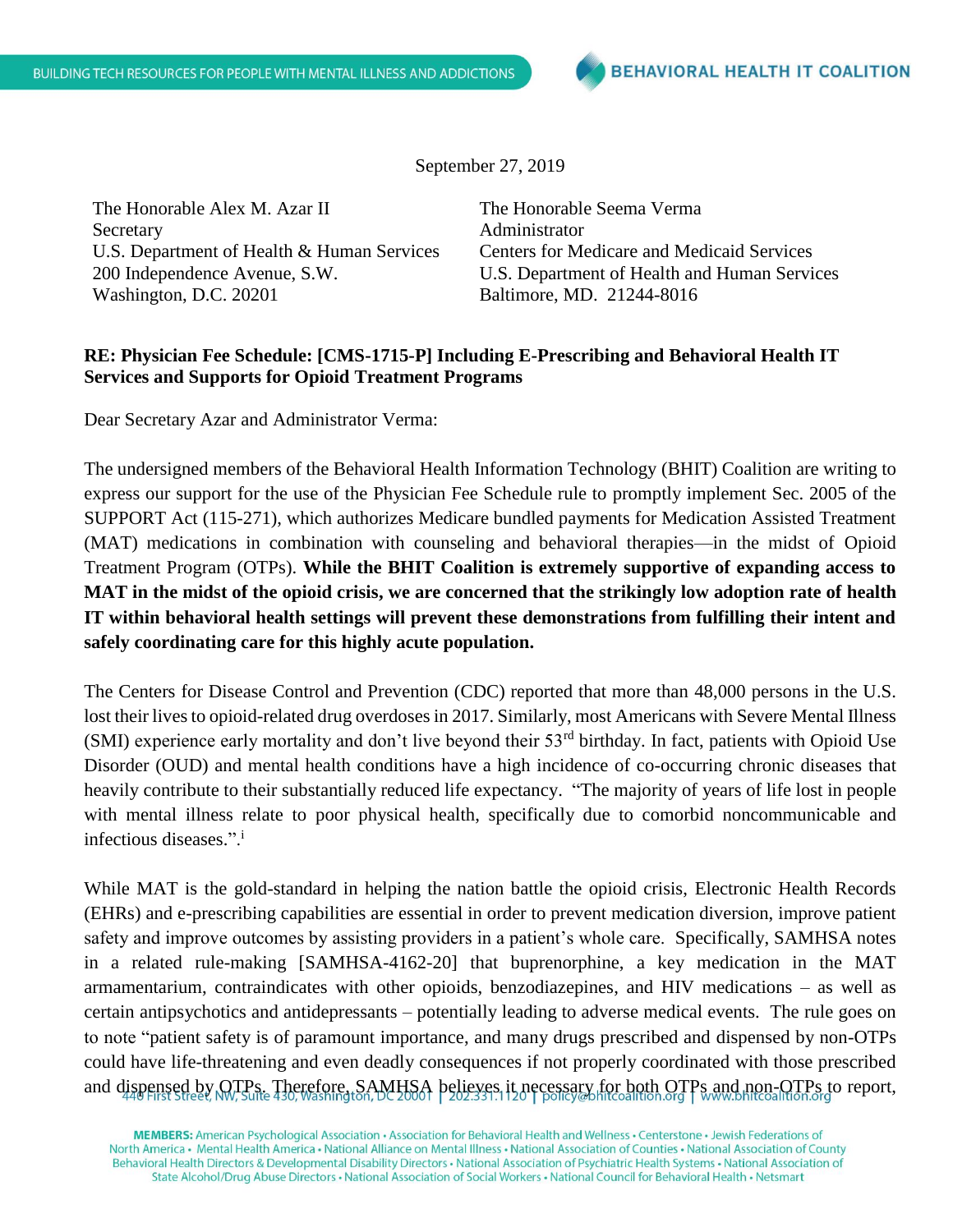and to access, prescription drug records in central registries and PDMPs, and to monitor dosing accordingly."ii If these providers do not operate EHR systems, CMS's vision for patient safety in these MAT demonstrations will sadly be impossible to achieve.

**The undersigned organizations recommend that CMS take two steps to bring addiction treatment to the 21st Century.** First, the agency should fund Sec. 6001 of the SUPPORT Act, which authorizes health IT adoption payments to psychiatric hospitals, Community Mental Health Centers/CCBHCs, psychologists, clinical social workers and addiction treatment providers, including methadone clinics, residential treatment centers and addiction doctors participating in Medicaid OUD emergency waiver programs. **Second, in our view, the proposed bundled payment for OTPs authorized under Sec. 2005 must also include both eprescribing and behavioral health information technology (IT) consultation services and supports.**

The BHIT Coalition was pleased that CMS employed its statutory discretion to include the provision of substance abuse counseling via telemedicine in CMS-1715-P; however, we note that telemedicine, both in the medical/surgical and behavioral health space, works in tandem with health information technology. In fact, telemedicine is essentially useless without EHRs.

**In conclusion, it is the Coalition's view that CMS/CMMI should fund Sec. 6001 of the SUPPORT Act and include e-prescribing and behavioral health** IT **consultation services and supports in implementing the OTP demonstration authorized in Sec. 2005 of the SUPPORT Act within the Physician Fee Schedule.**

Thank you for your willingness to consider our views.

Sincerely,

American Psychological Association

Association for Behavioral Health and Wellness

Centerstone

The Jewish Federations of North America

Mental Health America

National Alliance on Mental Illness